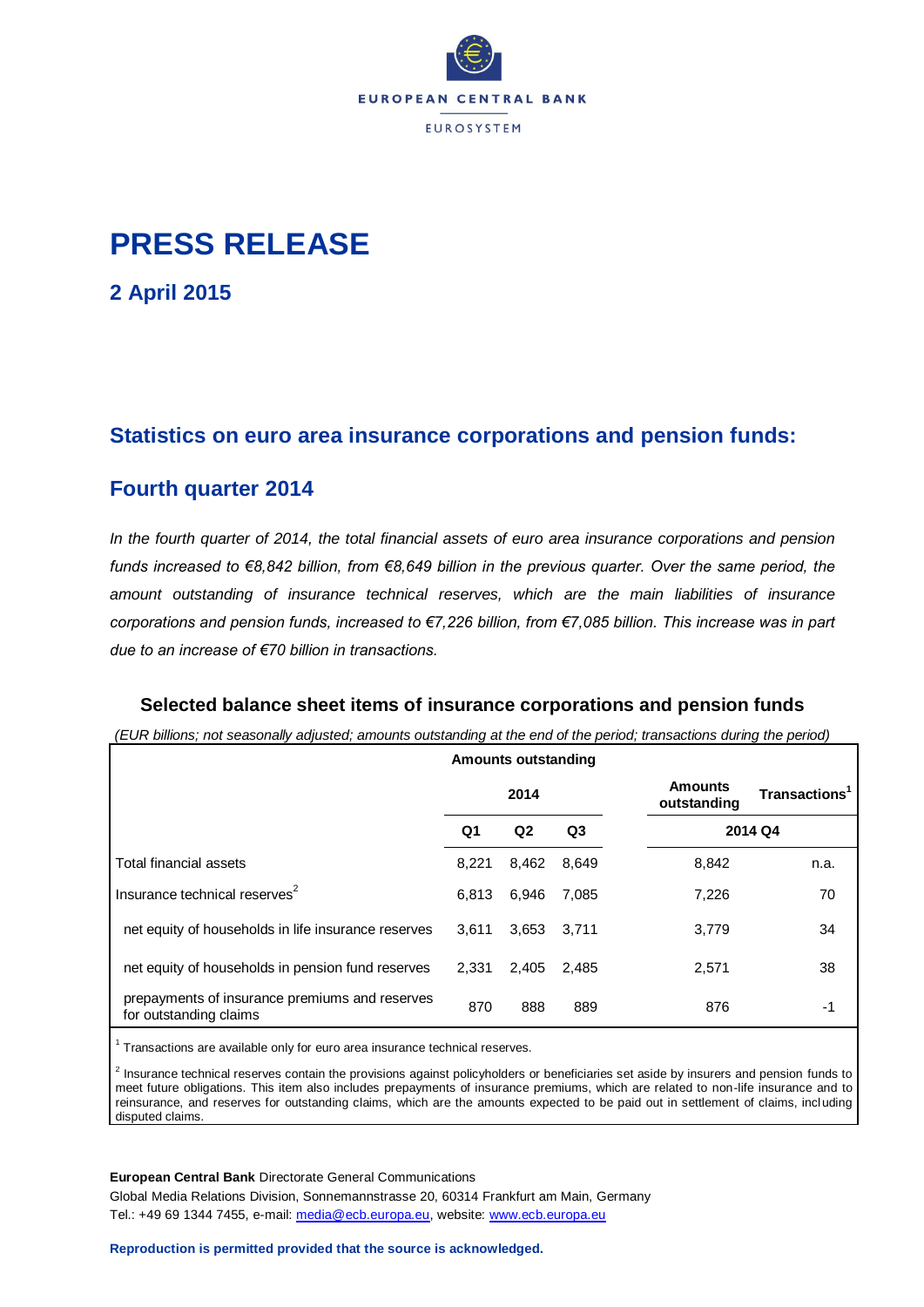Regarding the breakdown of the assets of the aggregated balance sheet of euro area insurance corporations and pension funds, holdings of **debt securities** (securities other than shares) accounted for 41% of the sector's total financial assets at end-December 2014. The second largest category of holdings were **investment fund shares**, which contributed 27% to the total financial assets. Finally, **shares and other equity** accounted for 11% of the total financial assets.

Turning to transactions in the main breakdowns of the **insurance technical reserves**, the **net equity of households in life insurance reserves** increased by €34 billion in the fourth quarter of 2014. The **net equity of households in pension fund reserves** increased by €38 billion in the same quarter, while transactions in **prepayments of insurance premiums and reserves for outstanding claims** decreased by €1 billion.

Regarding the contributions of the two sub-sectors, **insurance corporations' total financial assets** accounted for €6,719 billion at end-December 2014, representing 76% of the aggregated balance sheet of the insurance corporations and pension funds sector, while the **pension funds' total financial assets** amounted to €2,123 billion.

#### *Notes*

*Further predefined tables, statistical data and methodological notes, as well as the advance release calendar, are available on the ECB's website a[t http://www.ecb.europa.eu/stats/money/icpf/html/index.en.html.](http://www.ecb.europa.eu/stats/money/icpf/html/index.en.html)*

**For media queries, please contact Andrea Zizola, tel.: +49 69 1344 6551.**

**European Central Bank** Directorate General Communications Global Media Relations Division, Sonnemannstrasse 20, 60314 Frankfurt am Main, Germany Tel.: +49 69 1344 7455, e-mail: [media@ecb.europa.eu,](mailto:media@ecb.europa.eu) website: [www.ecb.europa.eu](http://www.ecb.europa.eu/)

**Reproduction is permitted provided that the source is acknowledged.**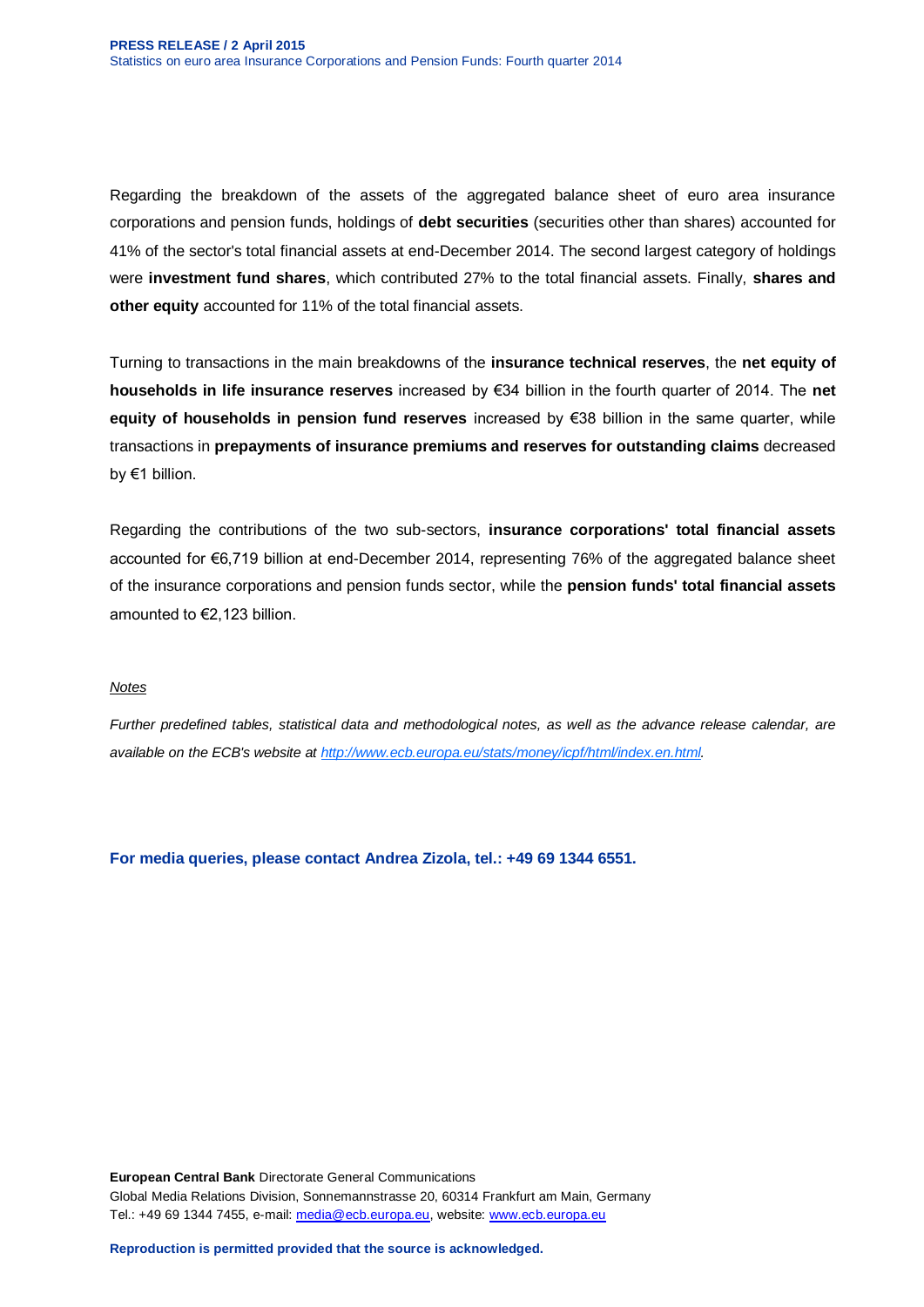#### **Table 1: Assets and liabilities of euro area insurance corporations and pension funds** (EUR billions; not seasonally adjusted; amounts outstanding at the end of the period 1) )

|                                                             | 2014 Q1    | 2014 Q <sub>2</sub> | 2014 O3    | 2014 Q4    |
|-------------------------------------------------------------|------------|---------------------|------------|------------|
| <b>Total financial assets</b>                               | 8,221      | 8,462               | 8,649      | 8,842      |
| <b>Currency and deposits</b>                                | 769        | 766                 | 763        | 746        |
| of which: Deposits with euro area MFIs                      | 719        | 716                 | 714        | 697        |
| of which: Deposits with non-euro area residents             | 48         | 49                  | 47         | 47         |
| Loans                                                       | 491        | 493                 | 489        | 511        |
| To euro area residents                                      | 458        | 460                 | 456        | 479        |
| <b>MFIs</b>                                                 | 12         | 11                  | 10         | 21         |
| General government                                          | 150        | 148                 | 146        | 145        |
| Other financial intermediaries                              | 25         | 28                  | 24         | 30         |
| Insurance corporations and pension funds                    | 82         | 81                  | 83         | 85         |
| Non-financial corporations<br>Households                    | 51<br>138  | 52<br>140           | 52<br>140  | 56         |
| To non-euro area residents                                  | 33         | 33                  | 32         | 142<br>33  |
|                                                             |            |                     |            |            |
| Securities other than shares                                | 3,295      | 3,400               | 3,485      | 3,582      |
| Issued by euro area residents                               | 2,752      | 2,834               | 2,895      | 2,969      |
| <b>MFIs</b>                                                 | 677        | 689                 | 693        | 690        |
| General government                                          | 1,567      | 1,618               | 1,662      | 1,738      |
| Other financial intermediaries                              | 269        | 282                 | 287        | 290        |
| Insurance corporations and pension funds                    | 16         | 13                  | 14         | 14         |
| Non-financial corporations                                  | 224        | 232                 | 239        | 237        |
| Issued by non-euro area residents                           | 543        | 566                 | 590        | 614        |
| Shares and other equity                                     | 881        | 901                 | 915        | 935        |
| Quoted shares                                               | 369        | 383                 | 388        | 395        |
| of which: Issued by euro area MFIs<br>Unquoted shares       | 21<br>512  | 21<br>518           | 20<br>527  | 18<br>540  |
|                                                             |            |                     |            |            |
| <b>Investment fund shares/units</b>                         | 2,151      | 2,244               | 2,326      | 2,368      |
| of which: Issued by euro area residents                     | 2,042      | 2,128               | 2,202      | 2,245      |
| Money market fund shares                                    | 84         | 86                  | 89         | 91         |
| of which: Issued by euro area MFIs                          | 83         | 86                  | 88         | 90         |
| Prepayments of insurance premiums and reserves              | 286        | 289                 | 292        | 293        |
| for outstanding claims <sup>2)</sup>                        |            |                     |            |            |
| of which: Euro area residents                               | 254        | 257                 | 260        | 261        |
| Other accounts receivable/payable and financial derivatives | 264        | 283                 | 290        | 314        |
| <b>Non-financial assets</b>                                 | 159        | 160                 | 161        | 163        |
|                                                             |            |                     |            |            |
| <b>Total liabilities</b>                                    | 7,920      | 8,057               | 8,235      | 8,410      |
| Loans                                                       | 279        | 275                 | 291        | 285        |
| Securities other than shares                                | 48         | 54                  | 56         | 55         |
|                                                             |            |                     |            |            |
| Shares and other equity<br><b>Ouoted</b> shares             | 540<br>158 | 535<br>149          | 546        | 565<br>159 |
|                                                             | 382        |                     | 151<br>395 |            |
| Unquoted shares                                             |            | 386                 |            | 406        |
| <b>Insurance technical reserves</b>                         | 6,813      | 6,946               | 7,085      | 7,226      |
| Net equity of households in life insurance reserves         | 3,611      | 3,653               | 3,711      | 3,779      |
| Net equity of households in pension fund reserves           | 2,331      | 2,405               | 2,485      | 2,571      |
| Prepayments of insurance premiums and reserves              | 870        | 888                 | 889        | 876        |
| for outstanding claims 3)                                   |            |                     |            |            |
| Other accounts receivable/payable and financial derivatives | 240        | 247                 | 257        | 279        |
|                                                             |            |                     |            |            |
| Net worth 4)                                                | 460        | 565                 | 574        | 595        |

Source: ECB.

1) Figures may not add up due to rounding.

2) Includes reinsurance.

3) Prepayments of insurance premiums are related to non-life insurance and to reinsurance. Reserves for outstanding claims are the amounts expected to be paid out in settlement of claims, including disputed claims.

4) The net worth is calculated as the difference between total assets (financial and non-financial) and liabilities, and may also reflect statistical discrepancies.